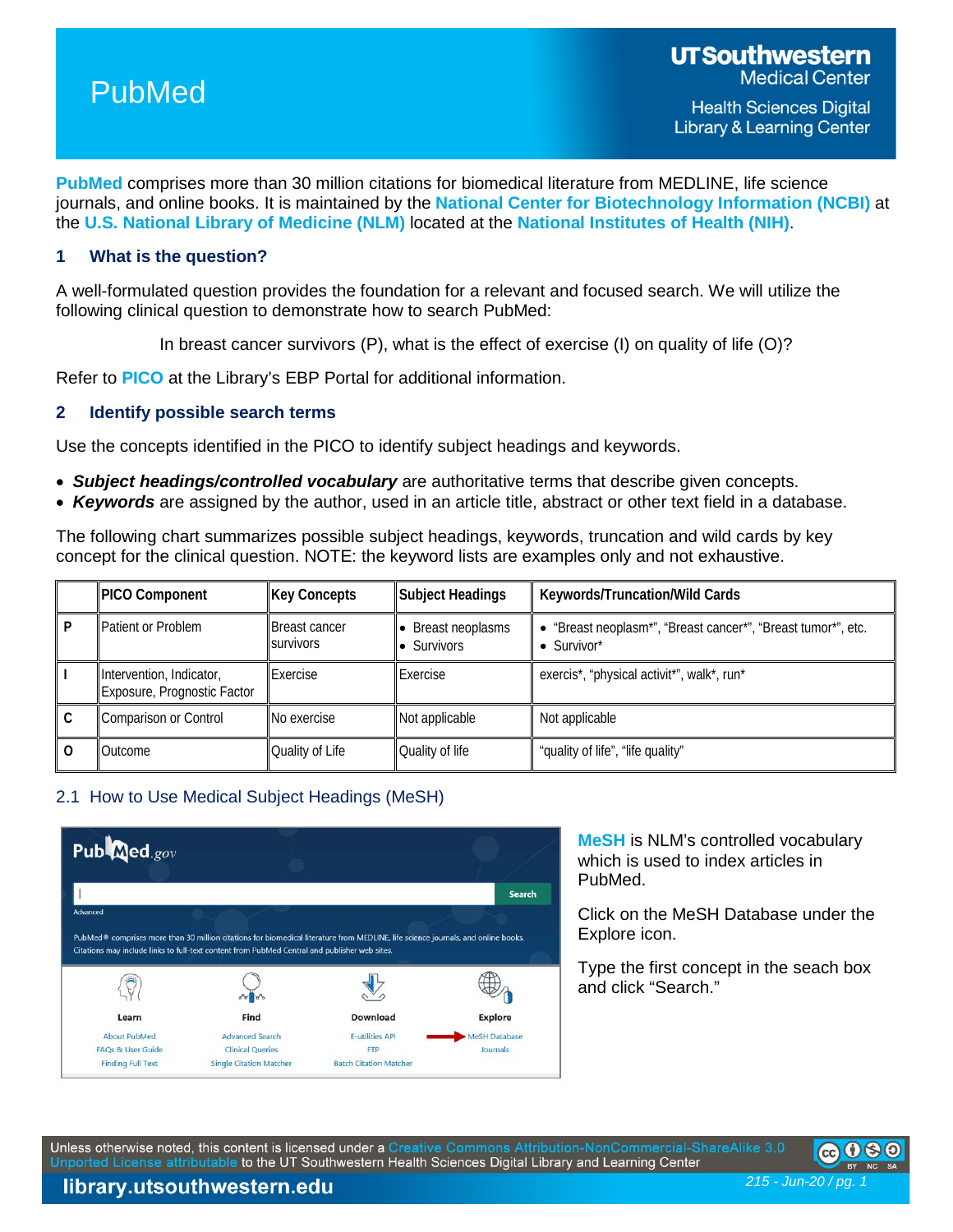

PubMed automatically maps to possible subject headings.

Click on the most relevant subject heading to view the MeSH record details.

- 1. *Scope Note* provides a definition, explanation, or more information about the subject heading.
- 2. *Subheadings* (or "descriptors") are used with the subject heading to retrieve frequently discussed aspects of the topic (e.g., diagnosis).
- 3. *Entry Terms* are synonyms or related terms PubMed maps to the subject heading.
- 4. *Tree* shows the hierarchial relationship with the more specific or narrower terms listed under the broader term.
- 5. The PubMed search algorithm automatically includes or "explodes" the narrower terms unless the "Do not include MeSH terms found below this term in the MeSH hierarchy" box is checked.
- 6. "Restrict to MeSH Major Topic" narrows the search and retrieves results where the selected subject heading is considered the major topic.

# 2.2 How to Use Keywords

In PubMed, you can keyword search using PubMed's Automatic Term Mapping (ATM) feature and/or keyword/phrase searching in designated search fields.

# *Automatic Term Mapping*

PubMed's ATM feature maps the terms typed in the search box to the MeSH term(s), if applicable, and combination of keywords in "All Fields". If there is no match, the individual terms will be combined (ANDed) together and searched in all fields. Do NOT capitalize or use any punctuation

Note: ATM is not always correct; the searcher must determine whether relevant citations were retrieved.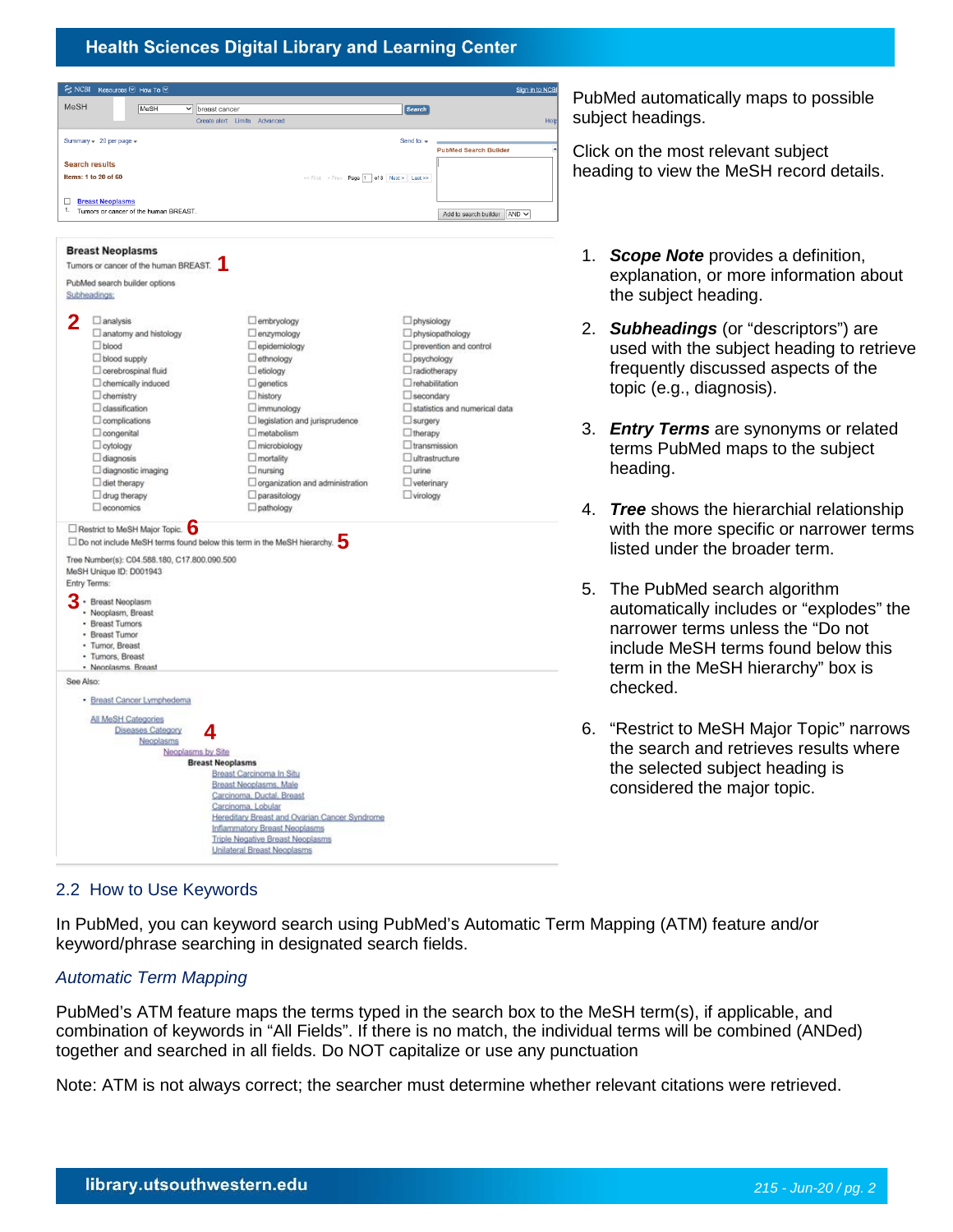#### *Keywords*

Keywords can be single words or phrases. To allow the ATM feature to finds phrases, PubMed recommends to NOT use double quotation marks until you first try to search without them. If PubMed's ATM does not map the concept to a MeSH term, adding the double quotation marks will force a phrase search (e.g., "breast cancer").

From the PubMed home page, click on "Advanced" to access the **[Advanced Search Builder](https://pubmed.ncbi.nlm.nih.gov/advanced/)** page.

|                            | PubMed Advanced Search Builder |                     |                            |  |  |  |  |  |
|----------------------------|--------------------------------|---------------------|----------------------------|--|--|--|--|--|
|                            |                                |                     | <b>User Guide</b>          |  |  |  |  |  |
| Add terms to the query box |                                |                     |                            |  |  |  |  |  |
| <b>All Fields</b>          | ٠                              | Enter a search term | <b>ADD</b><br>$\checkmark$ |  |  |  |  |  |
|                            |                                |                     | Show Index                 |  |  |  |  |  |

"All Fields" is the default and will result in an ATM search.

To narrow the keyword search, use the dropdown to select the designated field (e.g., "Title", "Title/Abstract", "Author", "Publication Title", etc.

For more possible search terms, review the "Entry Terms" for the corresponding MeSH term and check the controlled vocabularies in other subject databases.

#### **3 Perform the Search**

To be comprehensive, search using both subject headings/controlled vocabulary and keywords. Search one concept at a time versus multiple concepts to reduce errors when applying Boolen operators and other connectors.

| <b>Boolean</b><br>Operator | <b>Example</b>       | <b>Results</b>                                                                                                                                                                        |
|----------------------------|----------------------|---------------------------------------------------------------------------------------------------------------------------------------------------------------------------------------|
| OR.                        | anorexia OR bulimia  | <b>OR</b> creates a set that contains<br>any of the search terms. Use OR<br>to combine synonyms, spelling<br>variations or related terms. OR<br>means more.                           |
| <b>AND</b>                 | anorexia AND bulimia | <b>AND</b> creates a set that contains<br>all of the search terms. Use AND<br>to find citations which are "about"<br>all of the concepts and answers<br>the question. AND means less. |
| NOT                        | anorexia NOT bulimia | <b>NOT</b> is used to create a set that<br>excludes results from the<br>unwanted concept. NOT is the<br>least used Boolean operator -<br>use carefully. NOT means less.               |

Go to the **[Advanced Search Builder](https://pubmed.ncbi.nlm.nih.gov/advanced/)** page. Scroll down the page to "History and Search Details".

Use Boolean operators (**OR, AND, NOT**) to combine search terms.

Boolean operators MUST be capitalized.

Note: Searching one concept at a time allows the searcher to try different combinations of the search terms.

### 3.1 Search using MeSH

| Full +                                        |                                |                  | Send to: - |                                |  |
|-----------------------------------------------|--------------------------------|------------------|------------|--------------------------------|--|
|                                               |                                |                  |            | <b>PubMed Search Builder</b>   |  |
| <b>Breast Neoplasms</b>                       |                                |                  |            | "Breast Neoplasms" [Mesh]      |  |
| Tumors or cancer of the human BREAST.         |                                |                  |            |                                |  |
| PubMed search builder options<br>Subheadings: |                                |                  |            |                                |  |
| $\Box$ analysis                               | embryology                     | physiology       |            | Add to search builder<br>AND V |  |
| $\Box$ anatomy and histology<br>T11111        | enzymology<br>$m_{\text{max}}$ | Dphysiopathology |            | Search PubMed                  |  |

To search the selected MeSH term, click "Add to search builder" and then click "Search PubMed."

The search results will be displayed on a new page. Click on the PubMed.gov icon in upper left hand corner to return to the home page. Repeat the process to search PubMed using the MeSH terms for the remaining concepts. Go to the "History and Search Details" to review the search history.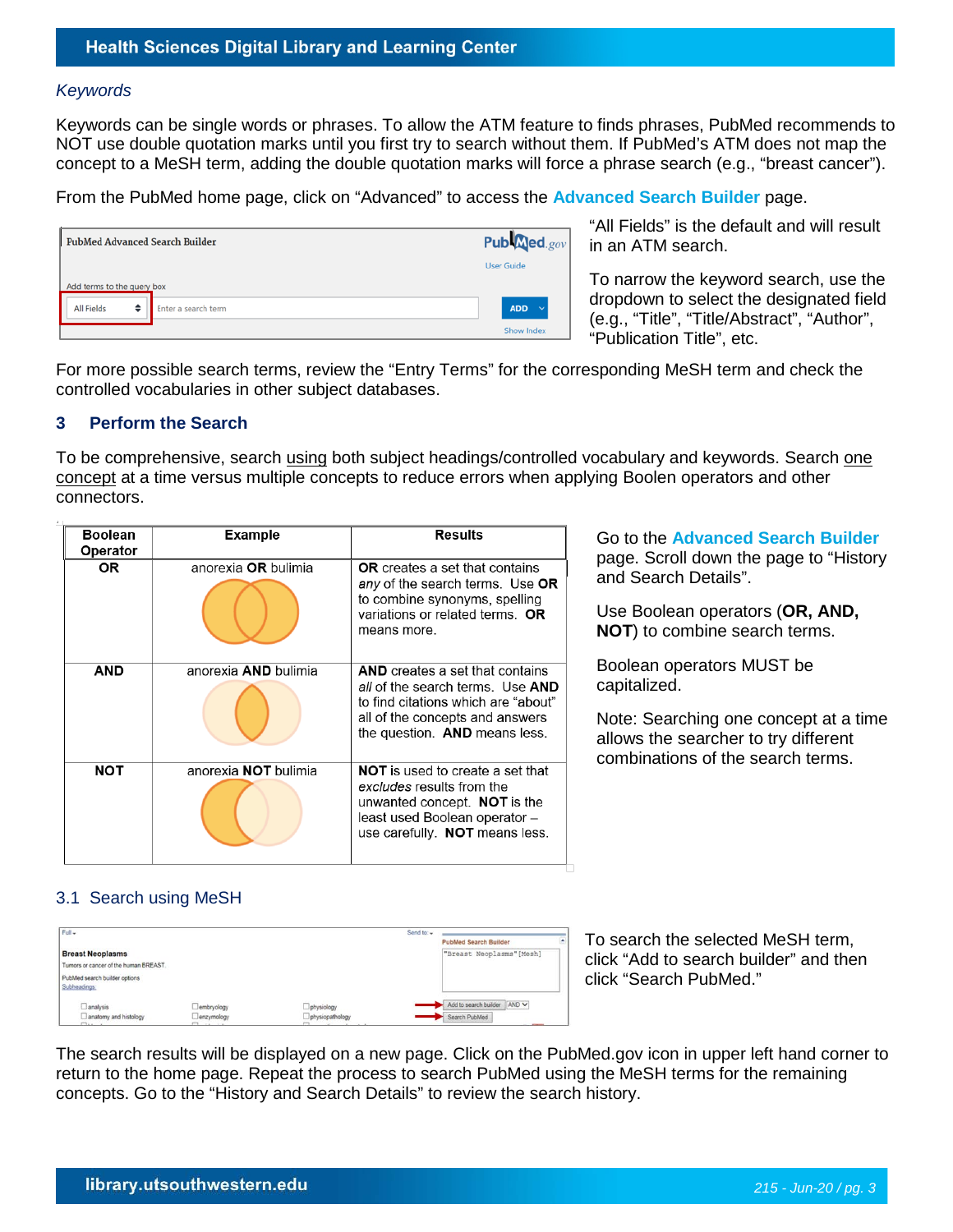# **Health Sciences Digital Library and Learning Center**

|                     | <b>History and Search Details</b> | , ↓ Download                 | <b>III</b> Delete                   |         |          |
|---------------------|-----------------------------------|------------------------------|-------------------------------------|---------|----------|
| Search              |                                   | <b>Actions Details Query</b> |                                     | Results | Time     |
| #4                  | $\cdots$                          | $\rightarrow$                | Search: quality of life[MeSH Terms] | 184.537 | 11:17:07 |
| #3                  | $\cdots$                          | $\rightarrow$                | Search: "Exercise"[Mesh]            | 185.762 | 11:16:38 |
| #2                  | $\cdots$                          | $\rightarrow$                | Search: "Survivors"[Mesh]           | 29.284  | 11:15:54 |
| #1                  | $\cdots$                          | Add query                    | <b>Breast Neoplasms"</b> [Mesh]     | 283.308 | 11:10:52 |
| Showing 1 to 4 of 4 |                                   | Delete                       |                                     |         |          |
|                     |                                   | Save to MyNCBI               |                                     |         |          |

|    | <b>History and Search Details</b> |               | .V. Download                                                                                                               | $\overline{\mathbf{m}}$ Delete |          |
|----|-----------------------------------|---------------|----------------------------------------------------------------------------------------------------------------------------|--------------------------------|----------|
|    |                                   |               |                                                                                                                            |                                |          |
| #7 |                                   | $\rightarrow$ | Search: ((("Breast Neoplasms"[Mesh]) AND ("Survivors"[Mesh]))<br>AND (quality of life[MeSH Terms])) AND ("Exercise"[Mesh]) | 191                            | 11:25:47 |
| #6 | $\cdots$                          | $\rightarrow$ | Search: ("Breast Neoplasms"[Mesh]) AND ("Survivors"[Mesh])                                                                 | 3.739                          | 11:24:59 |
| #4 |                                   | $\rightarrow$ | Search: quality of life[MeSH Terms]                                                                                        | 184.537                        | 11:17:07 |
| #3 |                                   | ⋋             | Search: "Exercise"[Mesh]                                                                                                   | 185.762                        | 11:16:38 |
| #2 |                                   | ≻             | Search: "Survivors"[Mesh]                                                                                                  | 29,284                         | 11:15:54 |
| #1 |                                   | $\rightarrow$ | Search: "Breast Neoplasms"[Mesh]                                                                                           | 283.308                        | 11:10:52 |
|    |                                   |               |                                                                                                                            |                                |          |

## 3.2 Search using Keywords

NOTE: this search example will include both ATM and keywords.

Go to the "History and Search Details" to review the search history.

|        | <b>History and Search Details</b> |                |                                                                                                                                                                                                                                                                                                                                                                                  | $\downarrow$ , Download | $\overline{\mathbb{m}}$<br><b>Delete</b> |
|--------|-----------------------------------|----------------|----------------------------------------------------------------------------------------------------------------------------------------------------------------------------------------------------------------------------------------------------------------------------------------------------------------------------------------------------------------------------------|-------------------------|------------------------------------------|
| Search | <b>Actions</b>                    | <b>Details</b> | Query                                                                                                                                                                                                                                                                                                                                                                            | <b>Results</b>          | Time                                     |
| #1     | $\cdots$                          | ∣∨∣            | Search: breast cancer survivor<br>((("breast neoplasms"[MeSH Terms] OR ("breast"[All Fields] AND<br>"neoplasms"[All Fields])) OR "breast neoplasms"[All Fields]) OR ("breast"[All<br>Fields] AND "cancer"[All Fields])) OR "breast cancer"[All Fields]) AND<br>((("survivor s"[All Fields] OR "survivors"[MeSH Terms]) OR "survivors"[All<br>Fields]) OR "survivor"[All Fields]) | 8.431                   | 09:28:06                                 |
|        |                                   |                | <b>Translations</b>                                                                                                                                                                                                                                                                                                                                                              |                         |                                          |
|        |                                   |                | breast cancer: "breast neoplasms"[MeSH Terms] OR ("breast"[All Fields]<br>AND "neoplasms"[All Fields]) OR "breast neoplasms"[All Fields] OR<br>("breast"[All Fields] AND "cancer"[All Fields]) OR "breast cancer"[All Fields]                                                                                                                                                    |                         |                                          |
|        |                                   |                | survivor: "survivor's"[All Fields] OR "survivors"[MeSH Terms] OR<br>"survivors"[All Fields] OR "survivor"[All Fields]                                                                                                                                                                                                                                                            |                         |                                          |

Click the three dots under "Actions" to combine search results using the Boolean Operators. To add the first search set to the "Query Box," click "Add query." To add subsequent search set(s), you will be prompted to select the appropriate Boolean operator. Click search.

- Search #6 includes citations about breast cancer survivors from combining Search #1 **AND** Search #2.
- Search #7 combines the results of searches #6, #3, and #4 using **AND**. Retrieved citations will be about the main concepts of breast cancer survivors, exercise, and quality of life.

In the "Details" column, click on the right carat (**>**) to review how ATM translated the key concepts.

Note: ATM searches relevant MeSH terms and keywords and applies Boolean logic to combine terms.

|        | <b>History and Search Details</b> |                |                                                                                                                                                                                                                                              | $\downarrow$ . Download | $\overline{w}$<br><b>Delete</b> |
|--------|-----------------------------------|----------------|----------------------------------------------------------------------------------------------------------------------------------------------------------------------------------------------------------------------------------------------|-------------------------|---------------------------------|
| Search | <b>Actions</b>                    | <b>Details</b> | Query                                                                                                                                                                                                                                        | <b>Results</b>          | <b>Time</b>                     |
| #5     |                                   | ⋋              | Search: ((breast cancer survivor) AND (exercis*[Title/Abstract] OR<br>"physical activit*"[Title/Abstract] OR walk*[Title/Abstract] OR<br>run*[Title/Abstract])) AND ("quality of life"[Title/Abstract] OR "life<br>quality"[Title/Abstract]) | 512                     | 09:47:48                        |
| #4     |                                   | ⋋              | Search: "quality of life"[Title/Abstract] OR "life quality"[Title/Abstract]                                                                                                                                                                  | 269,412                 | 09:41:16                        |
| #3     |                                   | ⋋              | Search: exercis*[Title/Abstract] OR "physical activit*"[Title/Abstract] OR<br>walk*[Title/Abstract] OR run*[Title/Abstract]                                                                                                                  | 545,464                 | 09:40:26                        |
| #1     |                                   | ⋋              | Search: <b>breast cancer survivor</b>                                                                                                                                                                                                        | 8,431                   | 09:28:06                        |

Searches #3 and #4 use the Boolean Operator **OR** to combine synonyms, related terms, and/or phrases.

Search #5 uses **AND** to combine the keywords for the concepts of breast cancer survivors, exercise, and quality of life.

### **4 Apply Limits**

The terms "limits" and "filters" are often used interchangeably. Limits focus the search results to specific aspects of information (e.g., publication types, language, years).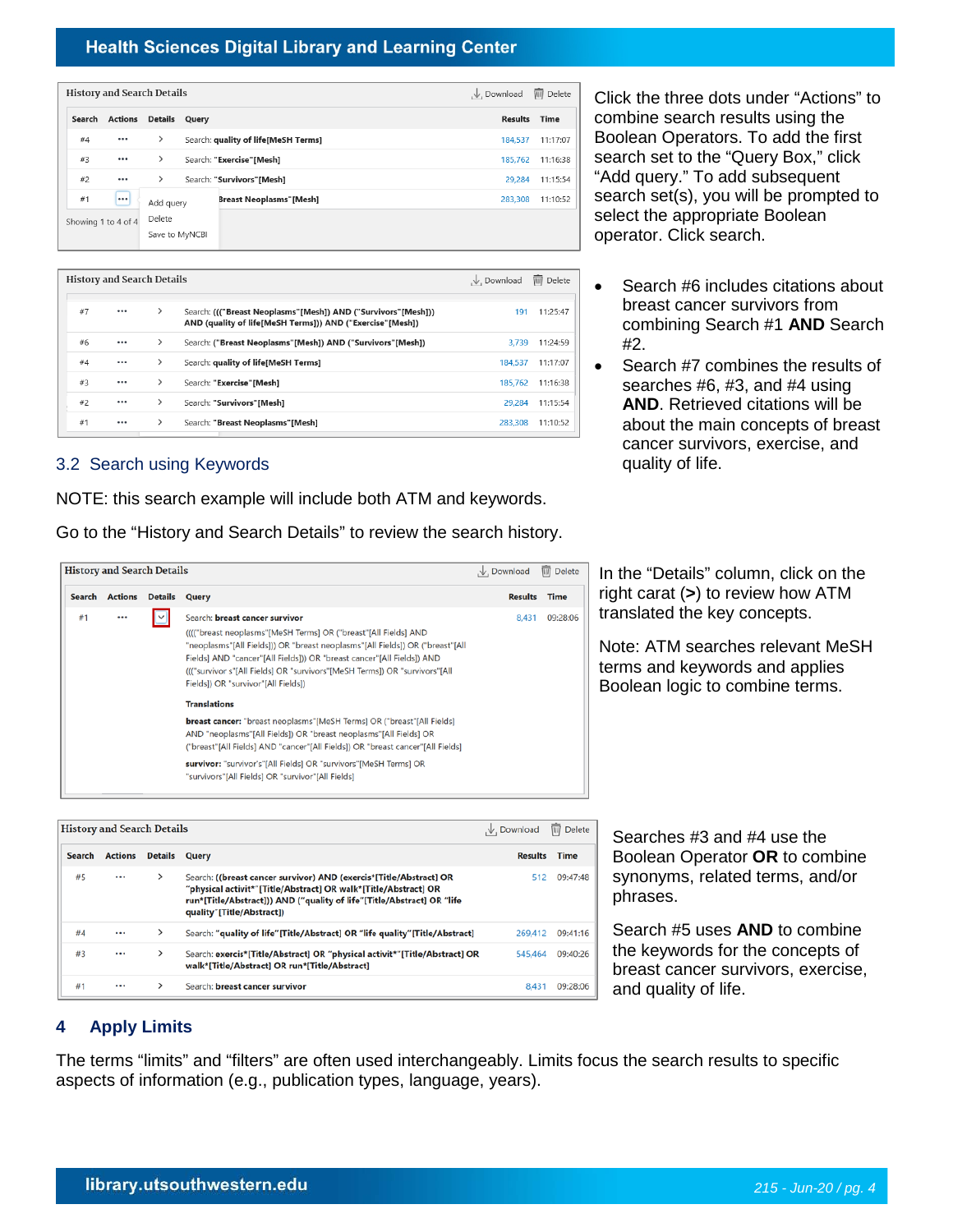### **Health Sciences Digital Library and Learning Center**



In PubMed, the limits are located on the left sidebar.

- UT Southwestern has added the Clinical Queries in the default filters to improve the timely retrieval of scientifically strong and clinically relevant articles.
- The basic PubMed limits/filters are listed under the UT Southwestern default filters.
- Select "Additional filters" for more options (Ages, Languages, Species, etc).
- Checking the boxes will limit the results.

Note: limits from an existing search will carry over in a subsequent search unless manually reset by the searcher.

## **Review, Ouput Options and Save**



From the list of retrieved citations:

- 1. Check the box to develop a list of citations.
- 2. Click "Display Options" to select display options: Summary, Abstract, citations #/page.
- 3. Click the article title to view the details.
- 4. Click "Send to" to open the dropdown and use "Clipboard" to build a list of selected articles.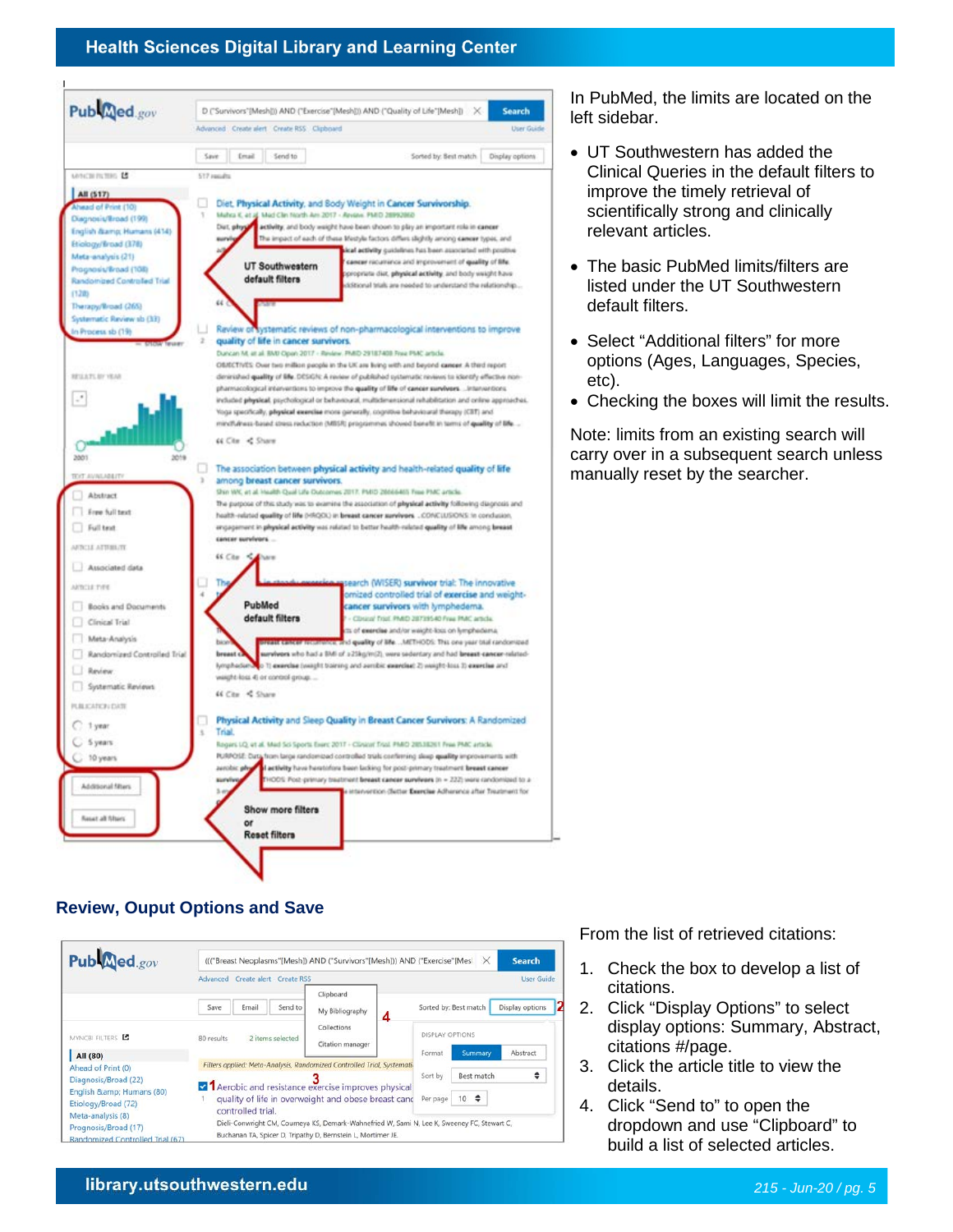#### 5.1 Review



Click on the "Find it!" icon or "Publisher full-text" link to check if the Library subscribes to a journal.

## 5.2 Output Options



5.3 Setting up an Account



Output options include:

- Save
- Email
- Send to
- Clipboard

Log into your MyNCBI account for the following options:

- "Collections" saves a list of articles.
- To save your search strategy, click on "Create alert."
- MyBibliography allows you to keep a list of your publications.
- 1. At the PubMed home page, click on "Log in."